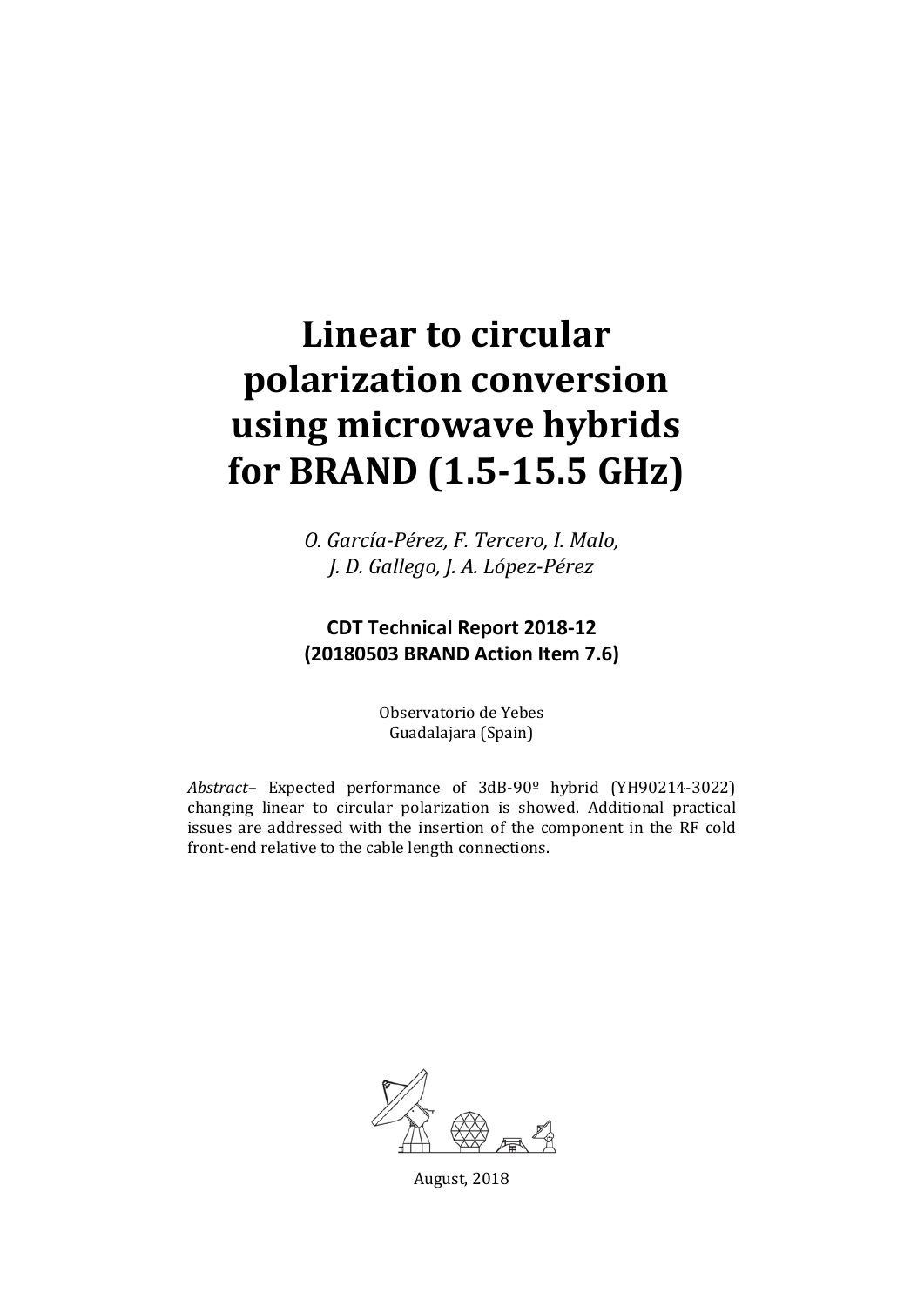#### **1 Introduction**

BRAND (Broad-bAND) is a joint research activity (JRA) carried out by the European consortium RadioNet, which is focused on the development of a broadband digital receiver for radio astronomy that will cover a frequency range from 1.5 to 15.5 GHz [\[1\].](#page-7-0) For the implementation of the wideband feed antenna, most of the candidate designs are based on linearly polarized antennas, including Eleven [\[2\],](#page-7-1) quasi selfcomplementary (QSC) [\[3\],](#page-7-2) and quad-ridged flared horn (QRFH) [\[4\]](#page-7-3) feeds. Few exceptions, such as the Dyson conical quad-spiral array (DYQSA) [\[5\],](#page-7-4) are based on circularly polarized antennas, although in this case additional circuitry (i.e., wideband baluns and combiners) is required to get two single-ended output ports.

Radio astronomy observations, VLBI in particular, require receivers with dual circular polarization reception. Consequently, the use of linearly polarized feeds for BRAND could imply a conversion from linear to circular polarization at some point of the system. In particular, the following options may be considered: hardware at the front-end or by digital reconstruction of the circular polarizations from linear ones [\[6\].](#page-7-5) This report deals with the first case, in which hybrids are proposed to directly convert the two linearly polarized signals from the feed into left- and right-handed circular polarizations (LHCP/RHCP). Figure 1.1 shows an outline of this configuration. The axial ratio, the cross-polar level and the increment in the receiver noise temperature are used as figures of merit to evaluate the feasibility of this option.



Fig. 1.1: Conversion from linear to circular polarization using a 3dB 90º hybrid.

#### <span id="page-1-0"></span>**2 Conversion from linear to circular polarization**

In a general case, the electric field of a propagating electromagnetic wave traces out an ellipse in the plane normal to the direction of propagation. According to the notation used in [Fig. 2.1,](#page-2-0) the polarization ellipse is characterized by its maximum and minimum field values ( $OA$  and  $OB$ ), the sense of rotation, and the tilt angle ( $\tau$ ). The axial ratio ( $AR$ ) is defined as

$$
AR = \frac{\text{major axis}}{\text{minor axis}} = \frac{OA}{OB} = \frac{|E_{max}|}{|E_{min}|}
$$
(2.1)

According to the previous definition, pure circular polarization corresponds to  $|AR| = 1$ , and in the case of linear polarization the axial ratio goes to infinite. These are the two extreme conditions, so any other case corresponds to elliptical polarization with certain axial ratio  $1 \leq |AR| \leq \infty$ .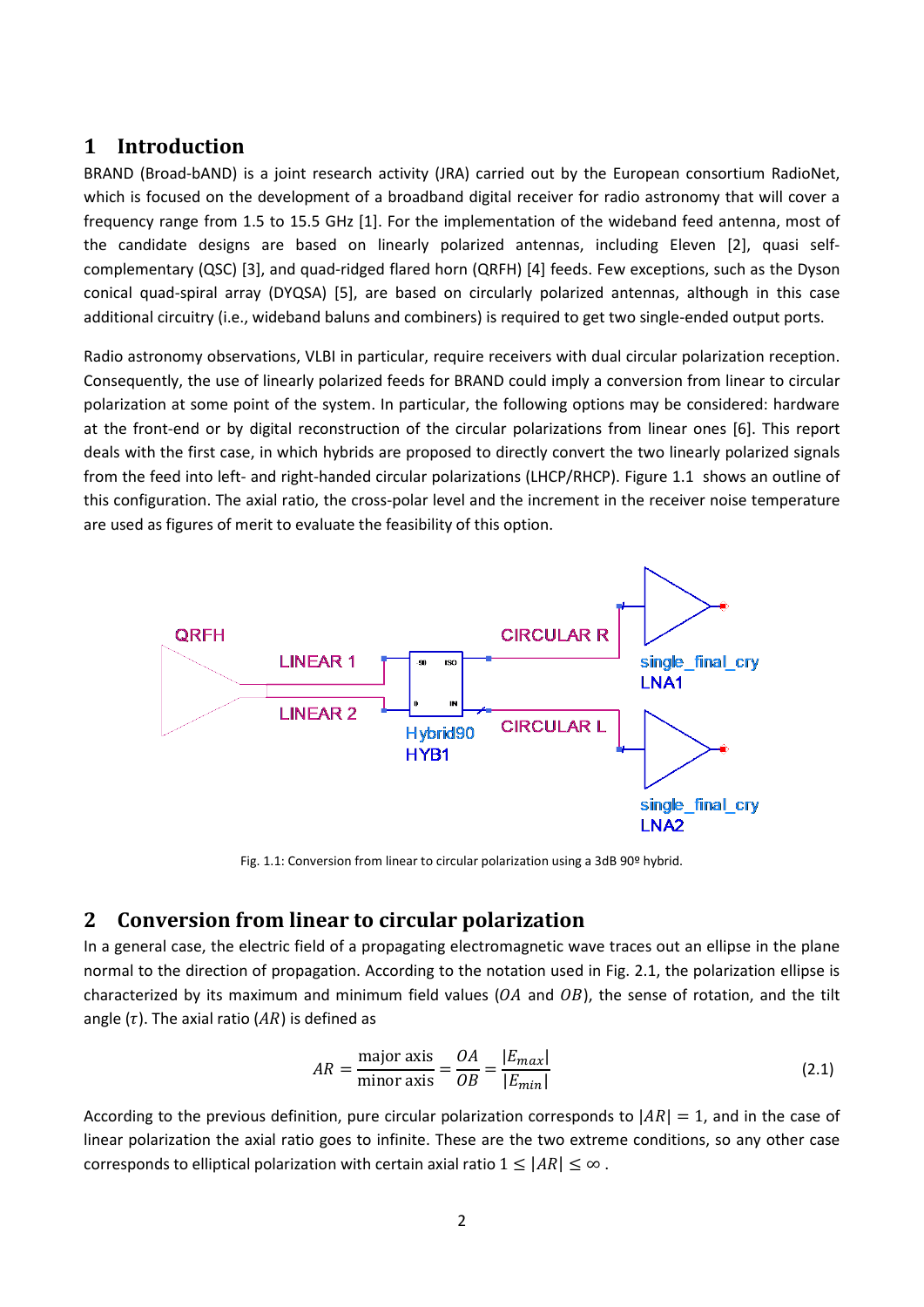

Fig. 2.1: Representation of the polarization ellipse.

<span id="page-2-0"></span>A chart representing the axial ratio as a function of both amplitude and phase unbalances of the 90-deg hybrid is shown in [Fig. 2.2](#page-2-1) [\[7\].](#page-7-6) It should be noted that the phase unbalance is defined as the difference with respect to the nominal 90 degrees.

A simple but approximated formula for the axial ratio is given in [\[8\]](#page-7-7)

$$
AR_{dB} \approx \sqrt{(A_{dB})^2 + 0.15^2 \cdot (\Delta \phi_{deg})^2} \text{ (dB)}
$$
 (2.2)

where  $A_{dB} = 10 \cdot \log_{10} A^2$  denotes the amplitude error in dB, and  $\Delta \phi_{deg}$  denotes the phase error in degrees.



Fig. 2.2: Axial ratio as a function of amplitude and phase errors.

<span id="page-2-1"></span>In addition, it is possible to define the polarization purity in terms of the cross-polar level as

$$
XP_{dB} = 10 \cdot \log_{10} \left(\frac{|AR| - 1}{|AR| + 1}\right)^2 \text{ (dB)}
$$
 (2.3)

which denotes the discrimination between the circular co-polar and cross-polar components.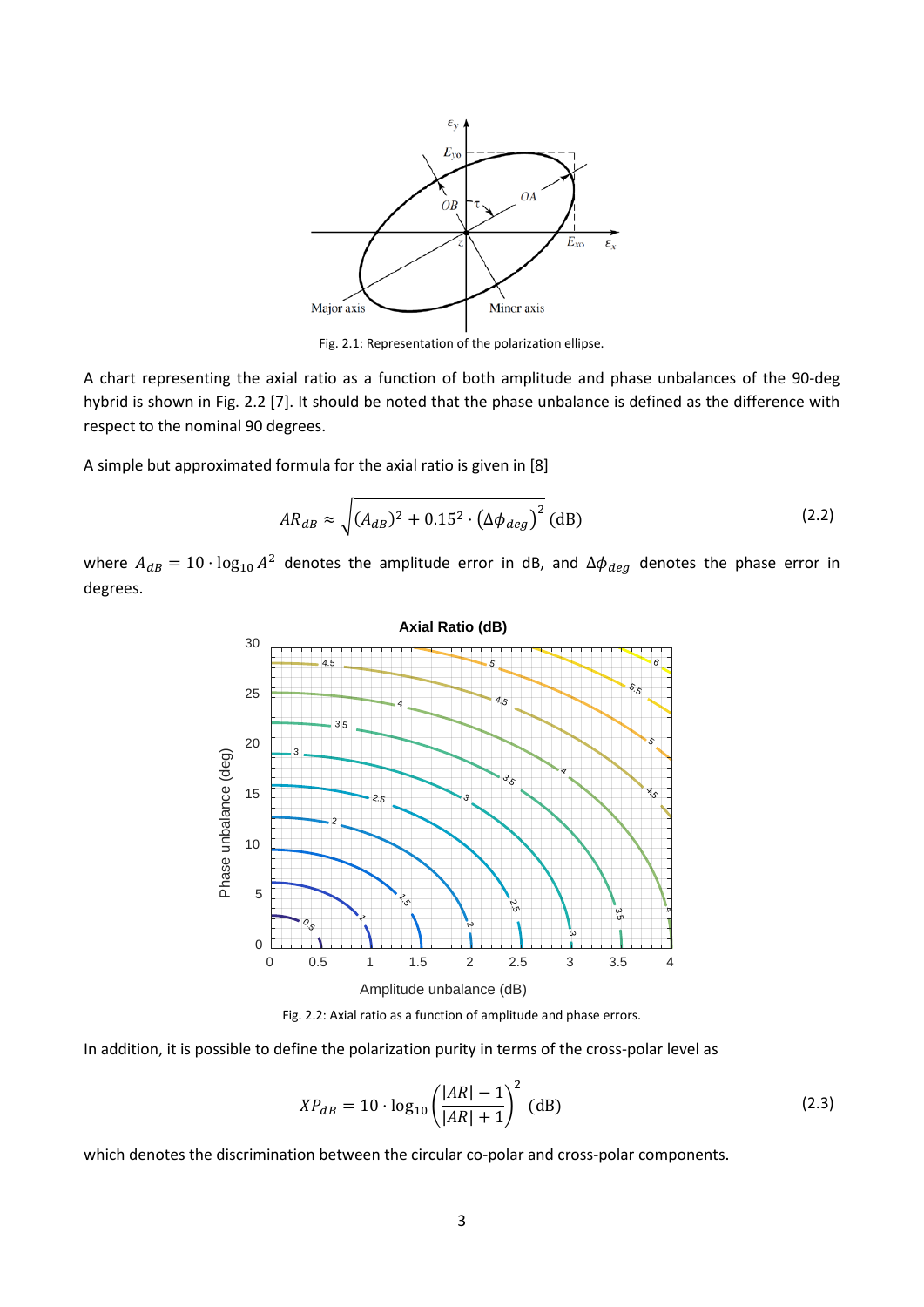### **3 Wideband hybrid couplers for BRAND**

Multioctave stripline hybrids are proposed as potential candidates to achieve circular polarization for the frequency range of BRAND (i.e., 1.5-15.5 GHz). This type of coupler has been specifically designed to operate at cryogenic temperatures [\[9\].](#page-7-8) We have two different designs of hybrids available for the BRAND band which will be referred as 5-stages (5-s) and 7-stages (7-s).

The measured performance of the 5-s hybrid is presented in [Fig. 3.1.](#page-3-0) Return loss is better than -18dB. The difference between the amplitude of the direct versus coupled way (called "unbalance") is less than 1.2 dB over most of the band, and reaches a maximum value of 3 dB at the high end of the band. The phase unbalance is less than 2.5 deg in the whole band.



Fig. 3.1: Measured performance of the 5 stages 90-deg hybrid coupler for BRAND.

<span id="page-3-0"></span>The7-s hybrid (not shown in the figure) has slightly higher loss but lower amplitude unbalance than the 5-s design. The amplitude unbalance in this case is less than 1.2 dB in the complete band, the phase unbalance is less than 4 deg and the return loss is lower than -15 dB up to 14 GHz, rising to -12 dB at the high end band.

#### **4 Estimated performance**

From the measured results of the hybrids, and based on the analysis presented in Section [2,](#page-1-0) it is possible to estimate the performance of the conversion to circular polarization that can be achieved with the couplers.

For this purpose, the axial ratio has been evaluated for the 5-s hybrid and has been plotted in [Fig. 4.1.](#page-4-0) Furthermore, the corresponding cross-polar discrimination is plotted in [Fig. 4.2.](#page-4-1) As the amplitude unbalance dominates over the phase unbalance in the hybrid, the axial ratio is well approximated by the amplitude unbalance. Consequently, the maximum **axial ratio is about 1.2 dB throughout almost the entire frequency range (3 dB worst case at the higher end of the band)**. In terms of **cross-polar discrimination, such value corresponds to -23 dB for the typical case and almost -15 dB for the worst case.**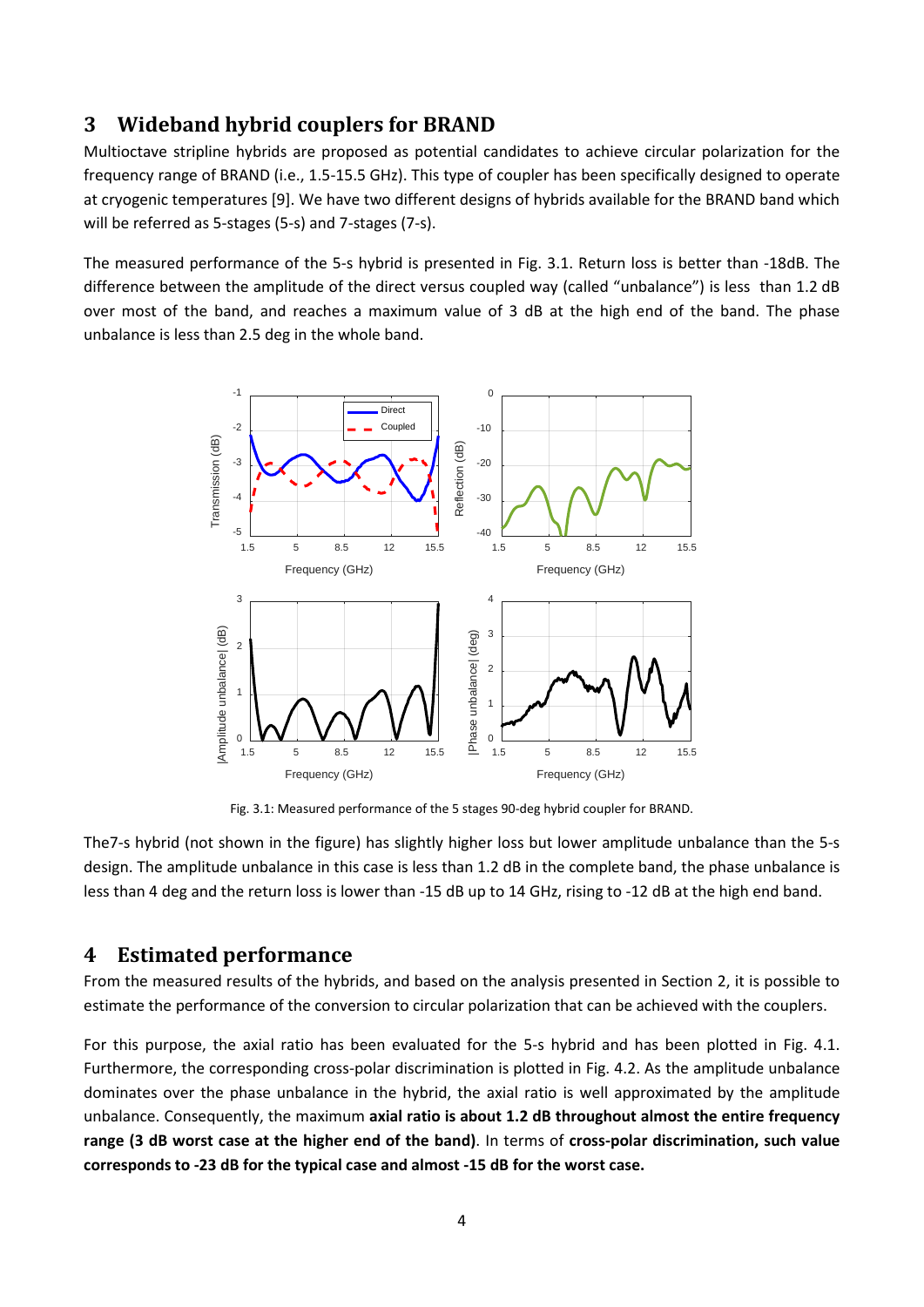Similar analysis for the **7-s hybrid results in a maximum axial ratio less than 1.2 dB corresponding to -23 dB of cross-polar discrimination in the whole band**.



Fig. 4.1: Estimated axial ratio from the measured results of the 5-s hybrid.

<span id="page-4-0"></span>

Fig. 4.2: Estimated cross-polar level from the measured results of the 5-s hybrid.

<span id="page-4-1"></span>In terms of noise, all the dissipative losses added before the LNA will increase the noise temperature of the receiver. In this analysis the dissipative loss of the hybrid and the coaxial cable connecting the hybrid with the horn will be taken into account.

The most accurate estimation of the noise temperature contribution of the hybrid that we can provide comes from a comparison of the measured noise temperature of a single-ended amplifier versus a balanced amplifier using the same type of hybrid. As in the balanced amplifier, the excess noise temperature is also dominated by the dissipative loss of the input hybrid. Figure 4.3 shows that the average noise temperature contribution of the **5-s hybrid is about 1.5 K**. Similar measurements with the **7-s hybrid shows a contribution about 2.5 K**. It is believed that this is also a good estimate for the noise contribution when the hybrid is used to convert from linear to circular polarizations in the 1.5-15.5 GHz band.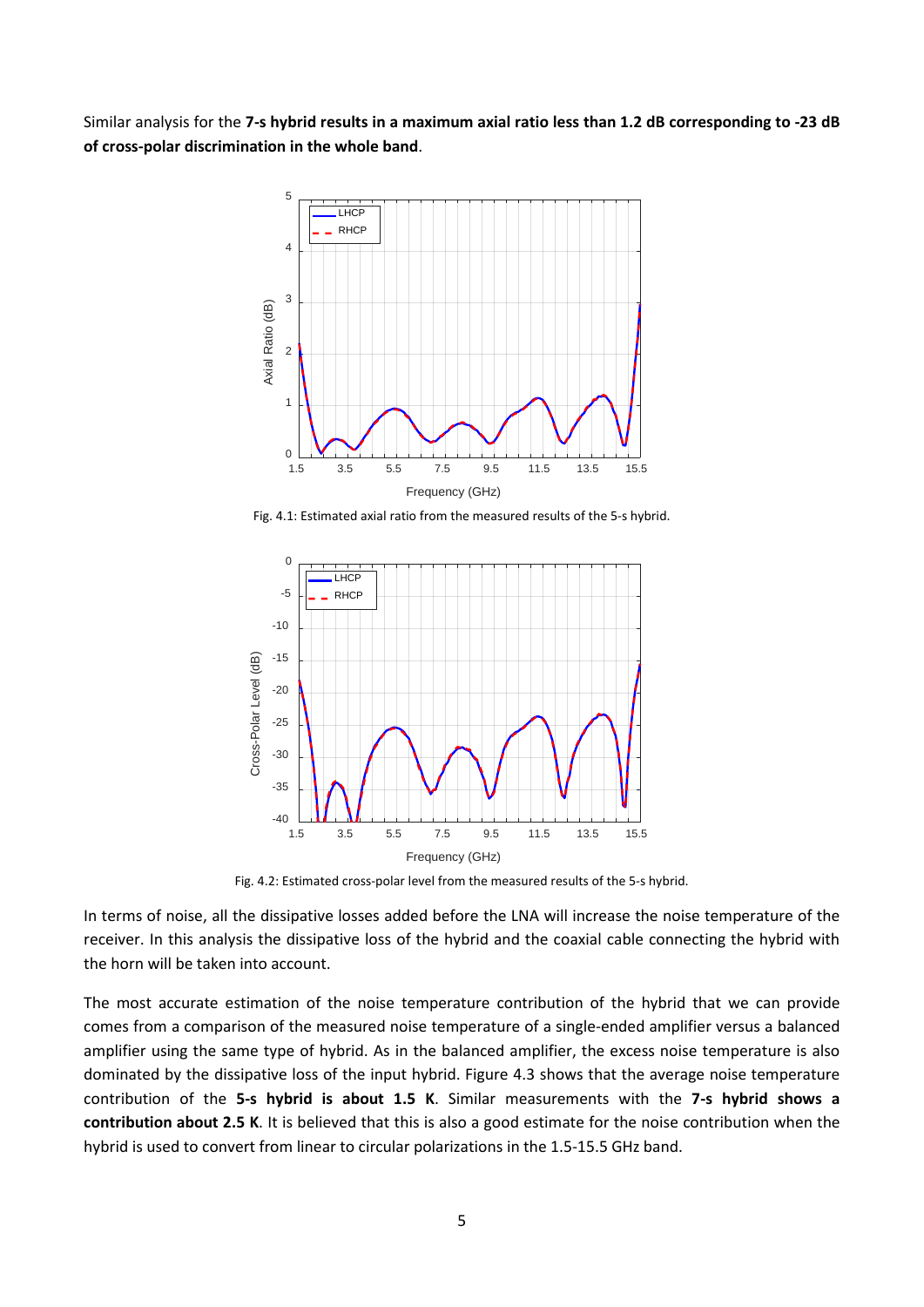

Fig. 4.3: *Cryogenic noise and gain of a balanced amplifier (in red) versus a single amplifier (blue), using a 5-s hybrid in the balance configuration (data obtained at 15 K).*

#### **5 Feed, hybrid and LNA connections at the front-end**

In terms of noise, regardless of a hybrid to transform the linear polarizations is used, a coaxial cable to connect the horn to the amplifier (or to the hybrid) is needed, which increases the noise temperature. A suitable coaxial cable could be a 0.141 copper cable with low density PTFE as a dielectric to reduce phase changes when cooling. A [1](#page-5-0)0 cm long of this type of cable<sup>1</sup> has an approximate loss of 0.05 dB at 15.5 GHz and cryogenic temperature. Adding an estimation of the losses of the two connectors of the cable<sup>[2](#page-5-1)</sup>, the cable will increase the **noise temperature by about 0.5 K**.

In terms of phase, the feed contributes with phase unbalance between polarizations. However, the order of magnitude of unbalance is similar to the unbalance added with the two connecting cables between feed and hybrid. In consequence, phase unbalance of the feed can be corrected with tailored cables to balance the feed phase errors. These two connecting cables between the hybrid ports and the feed ports affects to the axial ratio because the accuracy in cable length construction will determine the phase unbalance. Typical phase constant of a PTFE coaxial cable is represented in [Fig. 5.1.](#page-6-0) A difference in terms of length of 1 mm would correspond to phase difference of almost 27 deg at 15.5 GHz. The axial ratio assuming differences of length between the connecting cables of 0.2, 0.5 and 1 mm is represented in [Fig. 5.2,](#page-6-1) and the corresponding cross-polar discrimination is represented in [Fig. 5.3.](#page-6-2) It can be observed how the effect of the cables is particularly noticeable at the higher part of the band.

<span id="page-5-1"></span><span id="page-5-0"></span><sup>&</sup>lt;sup>1</sup> Data from Radiall for the UT-141-LL semi-rigid cable at a frequency of 15.5 GHz<br><sup>2</sup> 2.9 mm connector losses could be around 0.04 dB at cryogenic temperature.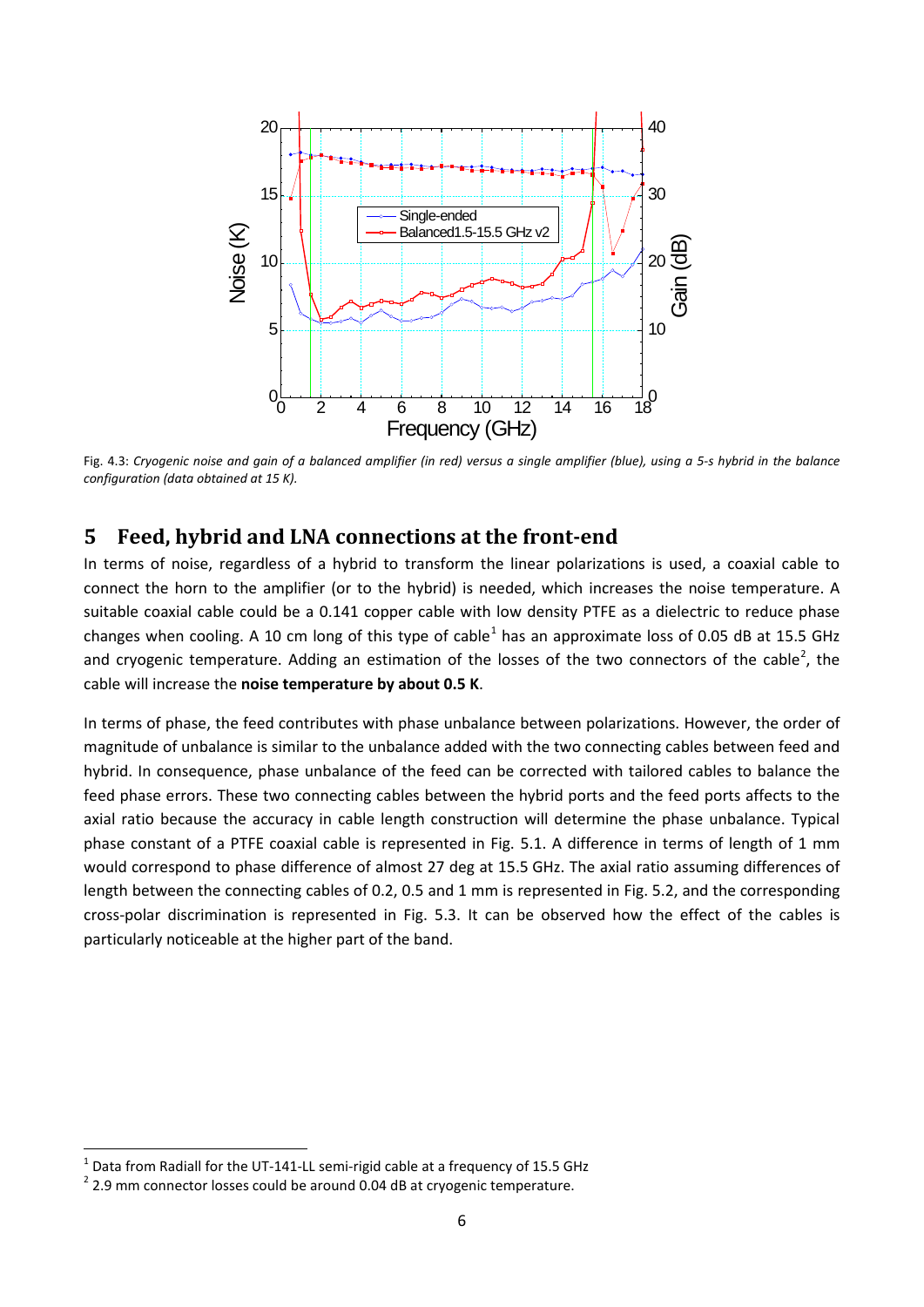

Fig. 5.1: Phase constant of a PTFE coaxial cable.

<span id="page-6-0"></span>

<span id="page-6-1"></span>Fig. 5.2: Estimated axial ratio assuming differences in length  $\Delta L$  between the connecting cables.



<span id="page-6-2"></span>Fig. 5.3: Estimated cross-polar level assuming differences in length  $\Delta L$  between the connecting cables.